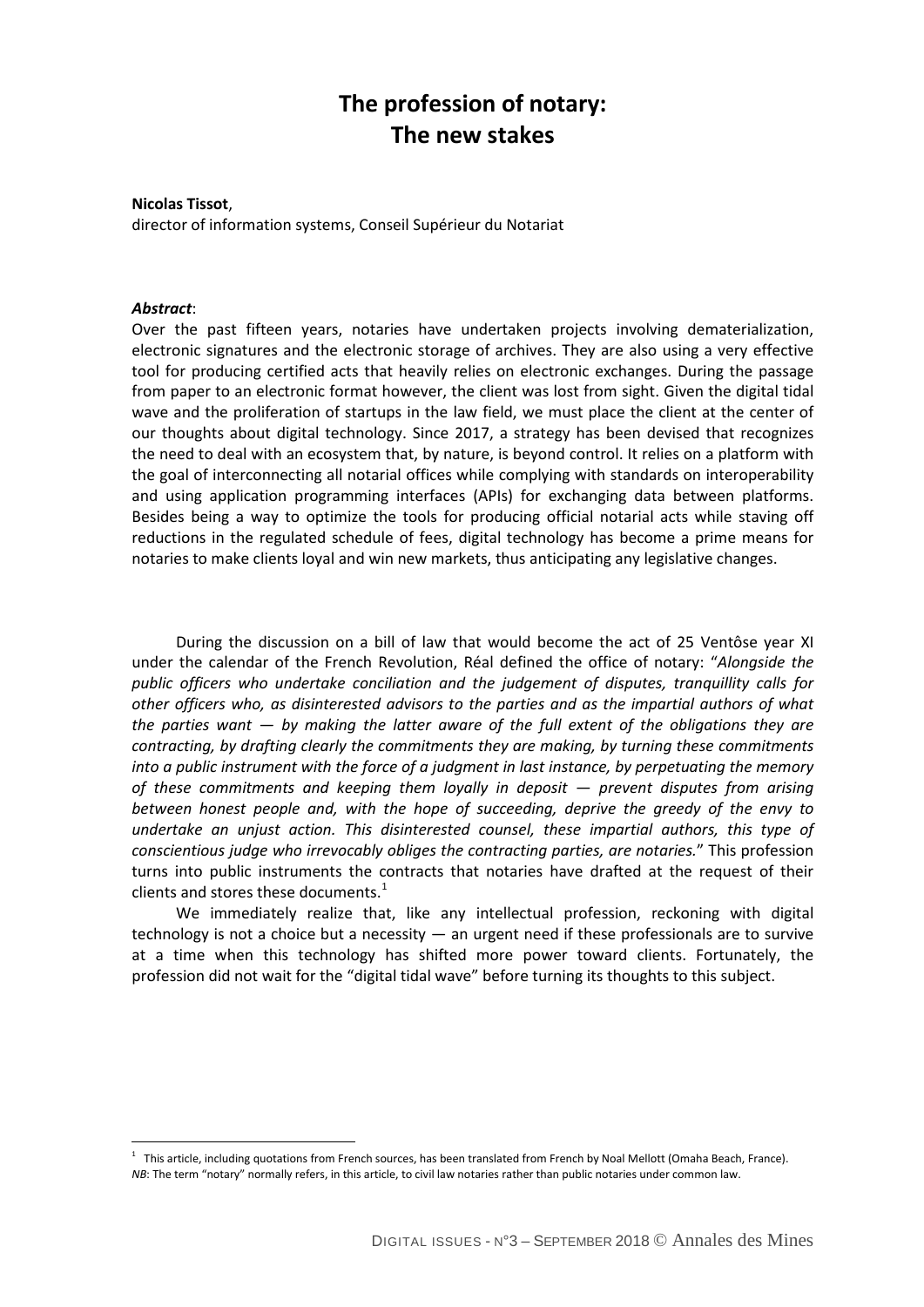# **From the dematerialization of transactions to electronic notarial acts**

Since the end of the 1990s, the notarial profession, spurred by Alain Lambert, chairman of the Conseil Supérieur du Notariat (CSN) from 1996 to 1998 and then of the Senate's Finance Committee, has benefitted from the transposition of the EU directive of 13 December 1999 on electronic signatures into the French Civil Code.<sup>[2](#page-1-0)</sup> Article 1316-4 of this code now recognizes the validity of an electronic signature and the possibility of drawing up notarial acts in an electronic form (Article 1317). The intent is clear: establish the legal framework to eventually allow for electronic notarial acts. By setting the conditions to be met for deeming an electronic signature to be reliable, decree n° 2001-372 of 30 March 2001 signaled the start of dematerialized transactions.

The notary profession, now organized to manage electronic keys, has become its own certification authority; it equips all notary offices with a tool for electronic signatures. It has also set up a platform for exchanging data that connects, via a single point, all notary offices with their institutional partners and thus hides the complexity of this private network. As of 2006, computers can be used to query the Direction Générale des Finances Publiques (DGFiP) about the status of mortgaged properties and to enter information about transfers in the registry on mortgages. Furthermore, bank transfers via the Caisse des Dépôts et Consignations (CDC) can be made instantaneously via electronic data interchange (EDI).

In parallel, the profession has worked with the Ministry of Justice. Decree n° 2005-973 of 10 August 2005 laid down the conditions for establishing and storing notarial acts electronically. As foreseen by this decree, an electronic archives (MICEN: Minutier Central Électronique) opened in 2006; and Rachida Dati, minister of Justice, signed the first electronic public instrument and filed it with MICEN on 28 October 2008. Since 1 January 2012, this archive is open to all notary offices in France; and electronic notarial acts are being made. At present, 75% of these offices are equipped, and more than three million electronic notarial acts will probably be registered in 2018.

It is worth pointing out that the notarial profession has settled on a solution to the problem of the original of an electronic act by applying a simple principle: the original is kept in a central registry in the profession's possession. The only original is the document recorded in MICEN. The electronic original of a notarial act never leaves MICEN; it is only copied in a simple or certified form depending on the formalities that the notary has to accomplish.

 $\overline{a}$ 

<span id="page-1-0"></span><sup>&</sup>lt;sup>2</sup> Texts of European Union law are available a[t http://eur-lex.europa.eu/browse/directories/legislation.html;](http://eur-lex.europa.eu/browse/directories/legislation.html) & texts of French law at: [https://www.legifrance.gouv.fr/Droit-francais.](https://www.legifrance.gouv.fr/Droit-francais)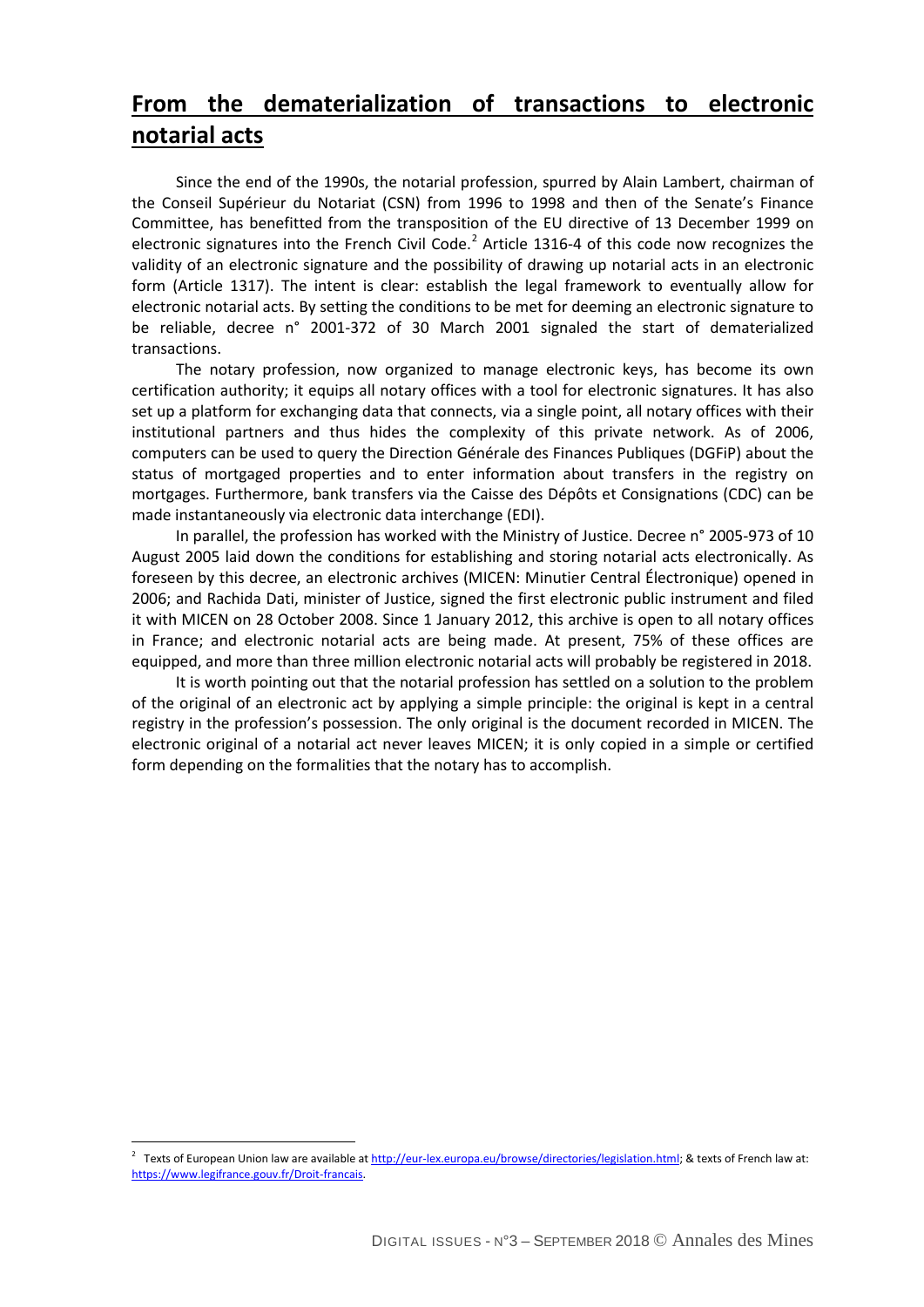First used for exchanges with the DGFiP and CDC, this setup has been extended to exchanges with COMEDEC, a system connecting French communes (townships) for the certification of vital records. It meets the requirements of a 2016 law that requires consulting a client's criminal record before transferring goods, the purpose being to identify purchasers who have convictions as flophouse landlords. The graph depicts the increase, between 2015 and 2017, in the number of electronic notarial acts, vital records, and criminal records.



**Figure 1**: The number of electronic notarial acts (MICEN) and of dematerialized queries of vital records and criminal records

## **Acceleration… and the need for a digital strategy**

Notaries have, we can assume, a very efficient tool for producing notarial acts, since they perform in an electronic format most of the formalities to be accomplished. Nonetheless, we have to acknowledge that what is missing in this picture is the client. How to explain this?

Notaries use software as a means to produce acts and as an interface with the previously mentioned tools (electronic signatures, platforms, MICEN). The three usual software-makers have concentrated exclusively on the production of notarial acts for the purpose of improving the efficiency of the work done by notaries and their employees but without taking account of the client's viewpoint. Concerned only with dematerializing exchanges with its institutional partners, the CSN did not adopt a client-centered approach and did not push software-makers to be more imaginative.

Finally, in 2014, given the first startups in the legal field and, too, the proliferation of "unicorns" that have disrupted traditional businesses and the regulated professions, notaries became aware of how important it is to bring the client into the digital picture. Notaviz, a Web portal for the general public, was launched; and more thematic websites<sup>[3](#page-2-0)</sup> have been set up in a hurried attempt to counter these legaltechs. But this has all been done without taking the time to prepare the grounds for an overall strategy. It is no surprise that this dispersal of efforts, multiplication of actors (in- and outside the profession) and absence of a global strategy have led

<span id="page-2-0"></span> 3 Mon notaire, Ma Succession, BailMyself. For example[: https://monnotaire-masuccession.notaires.fr/](https://monnotaire-masuccession.notaires.fr/) & [https://bailmyself.notaires.fr.](https://bailmyself.notaires.fr/)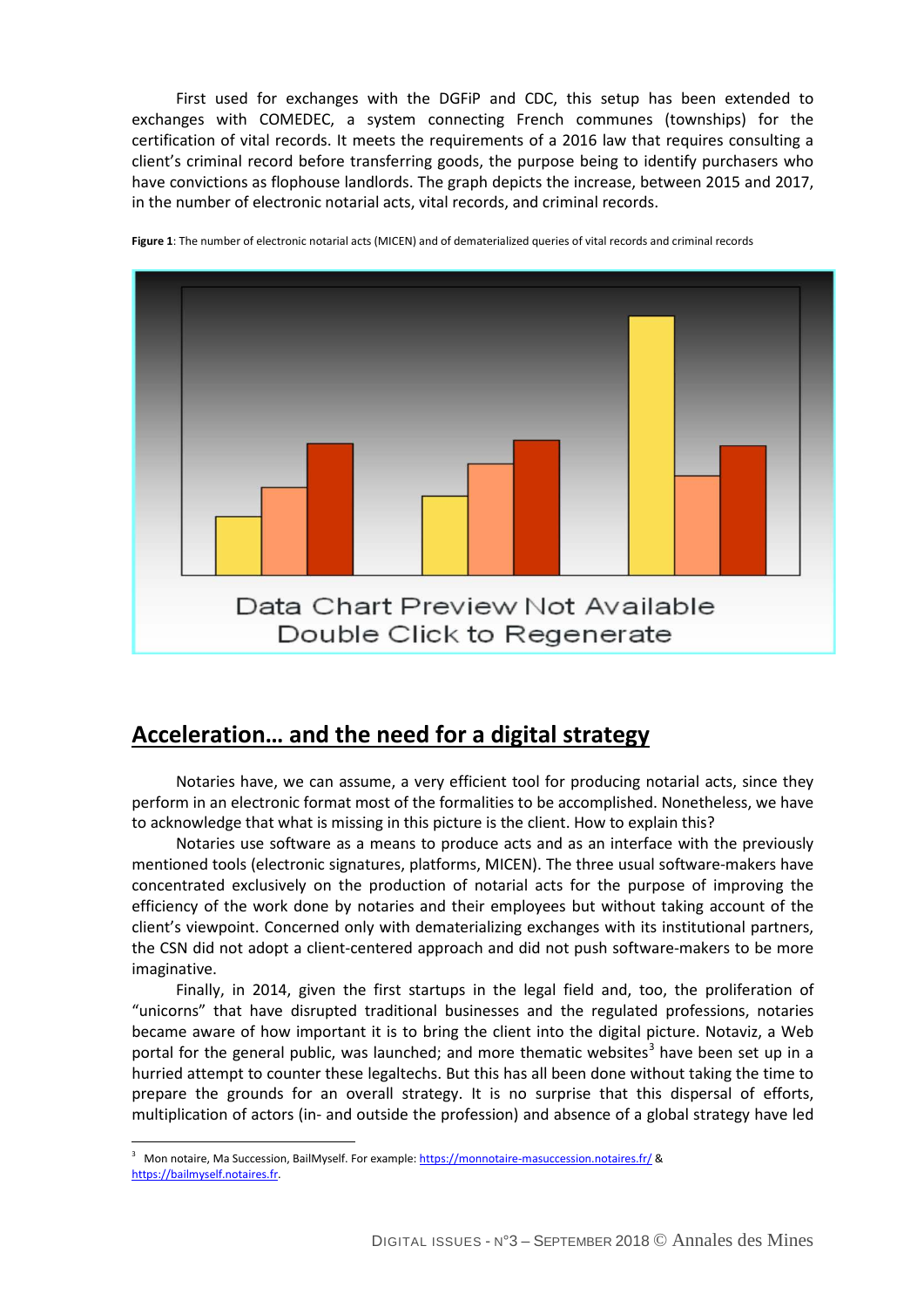to the mixed results obtained by Notaviz, which proposes questionnaires customized to fit the client's situation but does not offer any of the services with which consumers connected to the Internet are familiar (such as: making appointments on line, monitoring a query's progress, the possibility of interacting with a contact person).

Having come to clearly realize the need to work on client relations, one of the three major software-makers has set up online client accounts to make it easier for clients to follow up on their queries. A few notaries have also decided to invest in their own legaltechs in order to develop online client accounts or innovative tools for the phases of the production of the notarial activities that are not a professional monopoly (*e.g.*, presales contracts, which the parties themselves can make).

In this context, the CSN decided to create the position of director of digital technology. I took office in September 2016.

### **The notary profession's digital strategy**

A digital strategy is indispensable for: improving the coherency of what has been done or is being done, making these efforts more visible to notaries, identifying the efforts still to be made, and formalizing the guidelines for interactions with an ecosystem that is, in principle, uncontrollable.

First observation: software-makers have not waited for the notarial profession to set up online client accounts. Since notaries are both public officers and private professionals, the profession has given up the idea of opening such accounts (which would only concern the acts as a public officer). However it is very important for notaries as public officers to have their own online appointment system (instead of letting it in the hands of third parties). The purpose is not, in fact, to keep third parties from helping clients contact notaries but to reverse the trend by offering software developers access to the profession's online appointment system and persuading them to offer complementary services of value. Making an appointment is but a first step toward intermediation.

Second observation: the online itinerary of ever more clients starts out on third-party platforms. Since the notarial profession will never be capable of launching as many projects as startups, which are springing up day after day, it is necessary to imagine how to interact with this ecosystem.

The profession's digital strategy thus relies on a "platform" approach for interconnecting notarial offices and the digital ecosystem so that a notary can design the "menu" of services that he/she wants to provide, either directly or via third-party platforms. The groundwork is being laid for defining standards of interoperability so that the software normally used to draft documents can incorporate the data and documents retrieved from third-party platforms, thus paring the work of manually re-entering them and avoiding ruptures in the client's online itinerary. Another objective of these standards is to improve the interoperability between the software programs used to draft documents and to offer more flexibility to notaries for changing software.

Besides defining these standards, the notary profession has decided to draw on an initiative taken by ADIJ and OpenLaw. These two organizations have worked together on a code of ethics for an online law market and its stakeholders. Having adapted it to the notarial profession, we want to associate it with a label for guaranteeing that the code of ethics is upheld. The objective is to transpose the trust placed in notaries into the digital realm, since this label would be granted to the software editors and startups that uphold the code. Our assumption is that all stakeholders have something to gain from such a system. The firms granted the label will be able to access our profession's service platform (for APIs, appointments, contacts, etc.); and as a counterpart, they will promise to uphold a few major principles: the noncommercialization of the data collected from clients, the standards of interoperability, absolute neutrality in the client's choice of a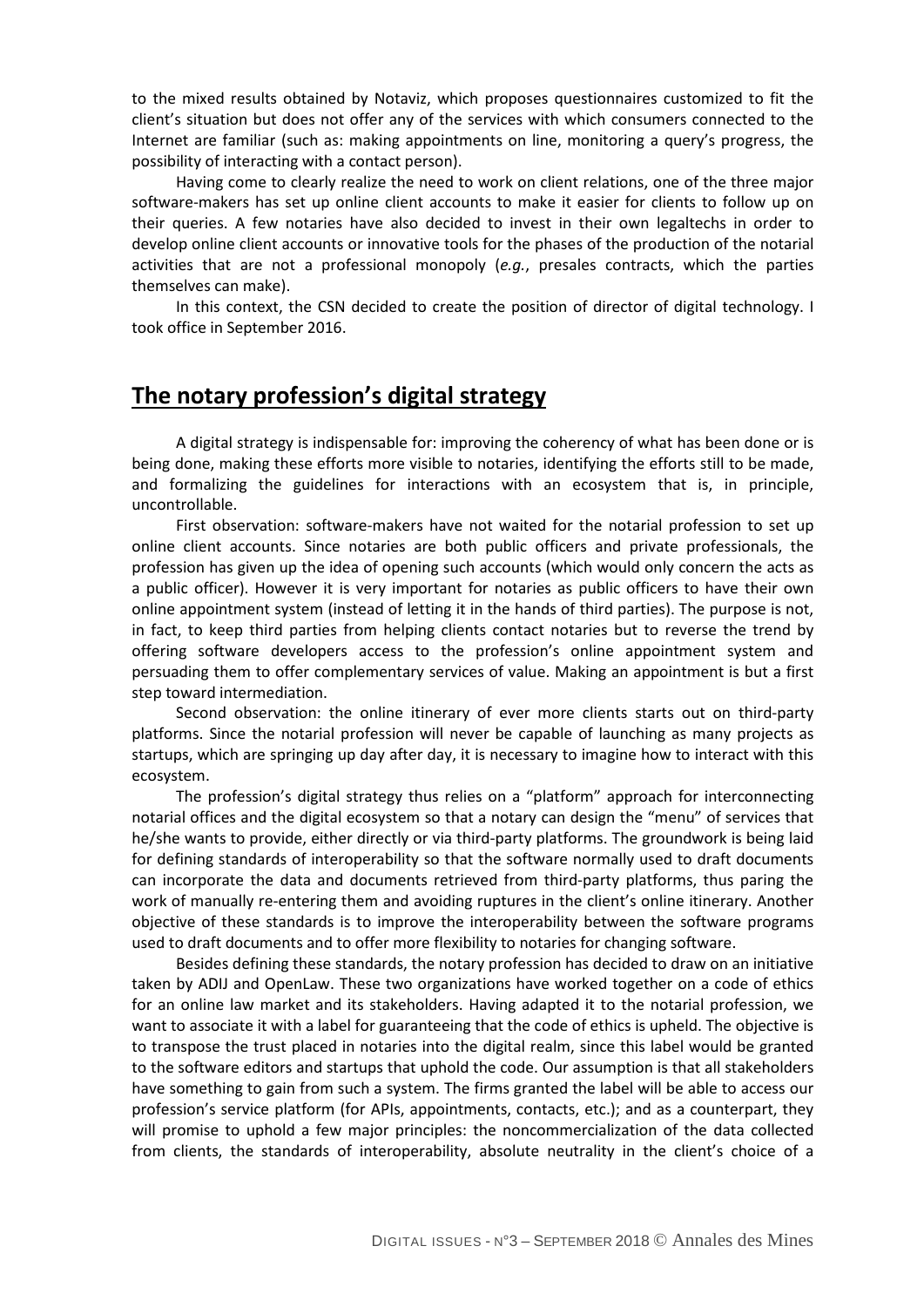notary. The notary profession is wagering that this label will make a big difference for these firms and thus help develop a digital ecosystem in which clients will have full confidence.

This digital strategy recognizes the compelling need to be equipped with the means for constant monitoring, testing new solutions, and innovating in our activities as both public officers with a monopoly and private professionals exposed to competition.

This is the context in which the notarial profession has jumped on blockchains, a technology about which many an article has been published in recent months. Read without any critical distance, these articles apparently proclaim that blockchains will eliminate trusted third parties. Though initially designed to do away with trusted third parties in monetary transactions, this technology has limits. Not only is anonymity the rule; but also this technology requires, given its complexity, new trusted third parties to protect the keys to cryptocurrency wallets. A blockchain also brings up the question about how long it will last. When the multitude is responsible for storing data, no one in particular is liable; and no one will feel so if the charm of novelty wears off. To imagine transferring real estate via a blockchain without involving a notary is, at present, a utopian's utopia.

Nonetheless, blockchain technology might solve some very concrete problems related to electronic notarial acts. It is an ideal solution for guaranteeing the integrity, origin and authenticity of an electronic copy of the original public instrument. A hash value of the copy simply has to be registered and associated with the identity of the copy's sender. A consortium blockchain would even allow for emitting and tracking the endorsements of an enforceable electronic copy. This is impossible both with ordinary electronic files (in principle, duplicable) and certificates of signature (designed with a limited period of validity).

# **A source of opportunities but the need for a new business model**

The preceding paragraphs have barely mentioned the specificity of civil law notaries as public officers with private practices. This characteristic complicates the profession's adoption of digital tools. Initially, this technology has been a means for producing notarial acts more efficiently (an assistance to notaries as public officers); but it has never been designed by taking into account the services that notaries offer to clients as private practitioners (who may set their own fees as financial advisers, negotiators in real estate transactions, etc.).

In business, digital technology has clearly had one indisputable, constant effect: clients are placed at the center of attention — the client is king. Firms now have to adapt to clients, who want to do everything from their sofa at any time of day or night and who will not fail to score the service delivered and post online comments about its quality. From this viewpoint, the digital revolution represents an opportunity at just the right time for notaries who are interested in their clients (finally, some will say…) and who want to develop their private practice. Given a situation wherein the notary's monopoly over the services performed as a public officer is grounded on legal texts that lawmakers may alter at any time, the notary business has to meet two conditions:

● on the one hand, the services subject to regulated fee schedules have to be done as efficiently as possible.

 $\bullet$  on the other hand, clients have to feel that they have been shown consideration  $-$  they have to know why they turn to a notary, and return to benefit from additional services.

Meanwhile, the notarial activities that are not part of the profession's monopoly as a public office are increasingly overrun by startups that are wagering on the "user's experience" and the quality of their services in order to capture clients. Legaltechs, fintechs, proptechs, all of them are occupying a terrain where notaries can legitimately intervene. In fact, notaries must diversify their business activities in anticipation of legislative or regulatory changes. They must, therefore, cooperate with these other players, or set up their own platforms.